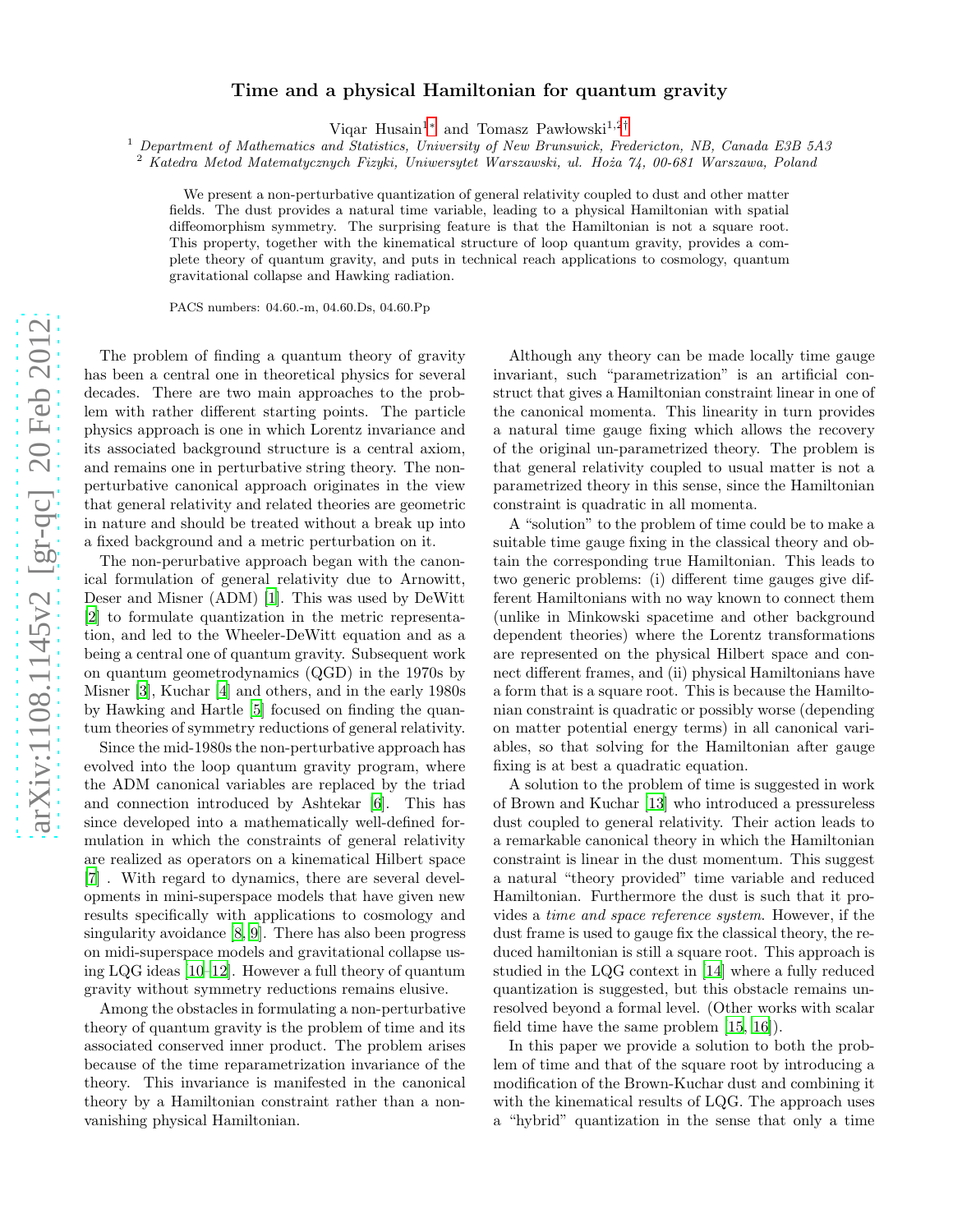gauge is fixed, but the spatial coordinate gauges are not; therefore the spatial diffeomorphism constraint remains in the theory. Combined with the kinematical results of LQG, this approach leads to a complete and rigorous formulation of a quantum gravity theory. The Hamiltonian of the theory *is* what would be the Hamiltonian constraint without the dust, and the kinematical Hilbert space of LQG becomes (up to spatial diffeomorphisms) the physical Hilbert space. This space carries a unitary representation of spatial diffeomorphisms [\[17](#page-4-17)], so the resulting picture is like that of the Poincare group carried on the Hilbert space of quantum field theory.

The theory we consider is given by the action

$$
S = \frac{1}{4G} \int d^4x \sqrt{-g}R + S_{\rm SM}
$$
  

$$
- \frac{1}{2} \int d^4x \sqrt{-g}M(g^{ab}\partial_a T \partial_b T + 1),
$$
 (1)

where  $S_{\text{SM}}$  is the action for any standard model matter. In addition to the metric  $g_{ab}$  and matter fields in  $S_{SM}$ , this action contains the dust field  $T$ , with  $M$  enforcing its gradient to be timelike. The last term resembles the Brown-Kuchar dust action [\[13](#page-4-13)], but is different in that the dust is irrotational. (The action with one scalar was also considered as a possible simplification in [\[13](#page-4-13), [18\]](#page-4-18), but its full possibilities at the quantum level were not explored). It also resembles the so-called ether models studied in [\[19\]](#page-4-19), where the dust four velocity is not written as the gradient of a scalar, and contains other dynamical terms. With  $U_a = \partial_a T$  the dust stress-energy tensor is

$$
T^{ab} = MU^{a}U^{b} + (M/2)g^{ab} (g_{cd}U^{c}U^{d} + 1); \qquad (2)
$$

this is the usual form of dust field with rest mass M.

Since the Hamiltonian theory of the gravity coupled to matter is well-known in both the ADM and Ashtekar-Barbero variables, we only need to obtain the canonical formulation of the dust. Substituting the ADM form of the metric

$$
ds^{2} = -N^{2}dt^{2} + q_{ab}(N^{a}dt + dx^{a})(N^{b}dt + dx^{b})
$$
 (3)

in the dust lagrangian gives

$$
L_D = \frac{M\sqrt{q}}{2N} \left[ (\dot{T} + N^a \partial_a T)^2 - N^2 (q^{ab} \partial_a T \partial_b T + 1) \right]
$$
\n(4)

The dust momentum is

$$
p_T = \frac{\partial L_D}{\partial \dot{T}} = \sqrt{q} \frac{M}{N} (\dot{T} + N^a \partial_a T), \tag{5}
$$

which gives the canonical action

$$
S_D = \int \mathrm{d}t \mathrm{d}^3 x \left[ p_T \dot{T} - N \mathcal{H}_D - N^a C_a^D \right],\qquad(6)
$$

where

$$
\mathcal{H}_D = \frac{1}{2} \left[ \frac{p_T^2}{M\sqrt{q}} + \frac{M\sqrt{q}}{p_T^2} \left( p_T^2 + q^{ab} C_a^D C_b^D \right) \right]
$$
(7a)

$$
C_a^D = -p_T \partial_a T.
$$
 (7b)

Now the equation of motion for  $M$  gives

$$
M = [q]^{-1/2} p_T^2 \left[ p_T^2 + q^{ab} C_a^D C_b^D \right]^{-1/2}.
$$
 (8)

Substituting this back into the dust canonical action yields

$$
S_D = \int \mathrm{d}^3 x \, \mathrm{d}t \left[ p_T \dot{T} - N \sqrt{p_T^2 + q^{ab} C_a^D C_b^D} + N^a C_a^D \right]. \tag{9}
$$

At this stage it is evident from this action that the dust contribution to the full Hamiltonian constraint is the square root in the last equation, with the expected addition to the spatial diffeomorphism constraint. The difference from the main Brown-Kuchar result is that  $C_a^D$ has a simpler form, being composed of only one scalar T and its conjugate momentum. This is crucial for what follows.

Let us now impose the canonical time gauge fixing condition  $T = t$ . This is of course the obvious choice for the parametrized particle and scalar field, and is also natural here; (this gauge is also discussed in [\[18\]](#page-4-18)). This condition is second class with the Hamiltonian constraint

$$
\mathcal{H} = \sqrt{p_T^2 + q^{ab} C_a^D C_b^D} + \mathcal{H}_G + \mathcal{H}_{\rm SM} = 0, \qquad (10)
$$

where the last two terms are the standard gravitational and matter contributions to this constraint. Substituting the gauge condition into this constraint gives the physical Hamiltonian density

<span id="page-1-0"></span>
$$
\tilde{H} := -p_T = \mathcal{H}_G + \mathcal{H}_{\rm SM},\tag{11}
$$

which is just the sum of the gravitational and non-dust matter energy densities. (We note the same Hamiltonian density may be obtained by using the strongly commuting Brown-Kuchar Hamiltonian constraint [\[13](#page-4-13)], with one scalar non-zero and the same gauge choice.)

The spatial diffeomorphism constraint takes the form

$$
\mathcal{C}_a \equiv C_a^G + C_a^{\text{SM}} = 0 \tag{12}
$$

in this time gauge, since  $p_T \partial_a T = p_T \partial_a t = 0$ .  $(C_a^G)$ and  $C_a^{\text{SM}}$  are the usual gravitational and matter parts of this constraint.) Lastly we note that the physical Hamiltonian is (spatial) diffeomorphism invariant:  $\{\mathcal{C}(N), \int d^3x \, \tilde{H}\} = 0$ , where  $\mathcal{C}(N) = \int_{\Sigma} d^3x \, N^a \mathcal{C}_a$ , and the diffeomorphism constraint algebra is, as expected,  $\{\mathcal{C}(N), \mathcal{C}(M)\} = \mathcal{C}([N, M]).$ 

The spacetime metric is obtained by requiring that the condition  $T = t$  is dynamically propagated:  $\dot{T} =$  $\dot{t} = 1 = \{T, \int_{\Sigma} d^3x (N\mathcal{H} + N^a \mathcal{C}_a)\}|_{T=t}$ . This gives lapse  $N = 1$  but leaves the shift  $N^a$  unconstrained. The gauge fixed Hamiltonian action in the ADM canonical variables  $(q_{ab}, \tilde{\pi}^{ab})$  is therefore

$$
S^{GF} = \int d^3x dt \left( \tilde{\pi}^{ab} \dot{q}_{ab} - \tilde{H} - N^a \mathcal{C}_a \right), \qquad (13)
$$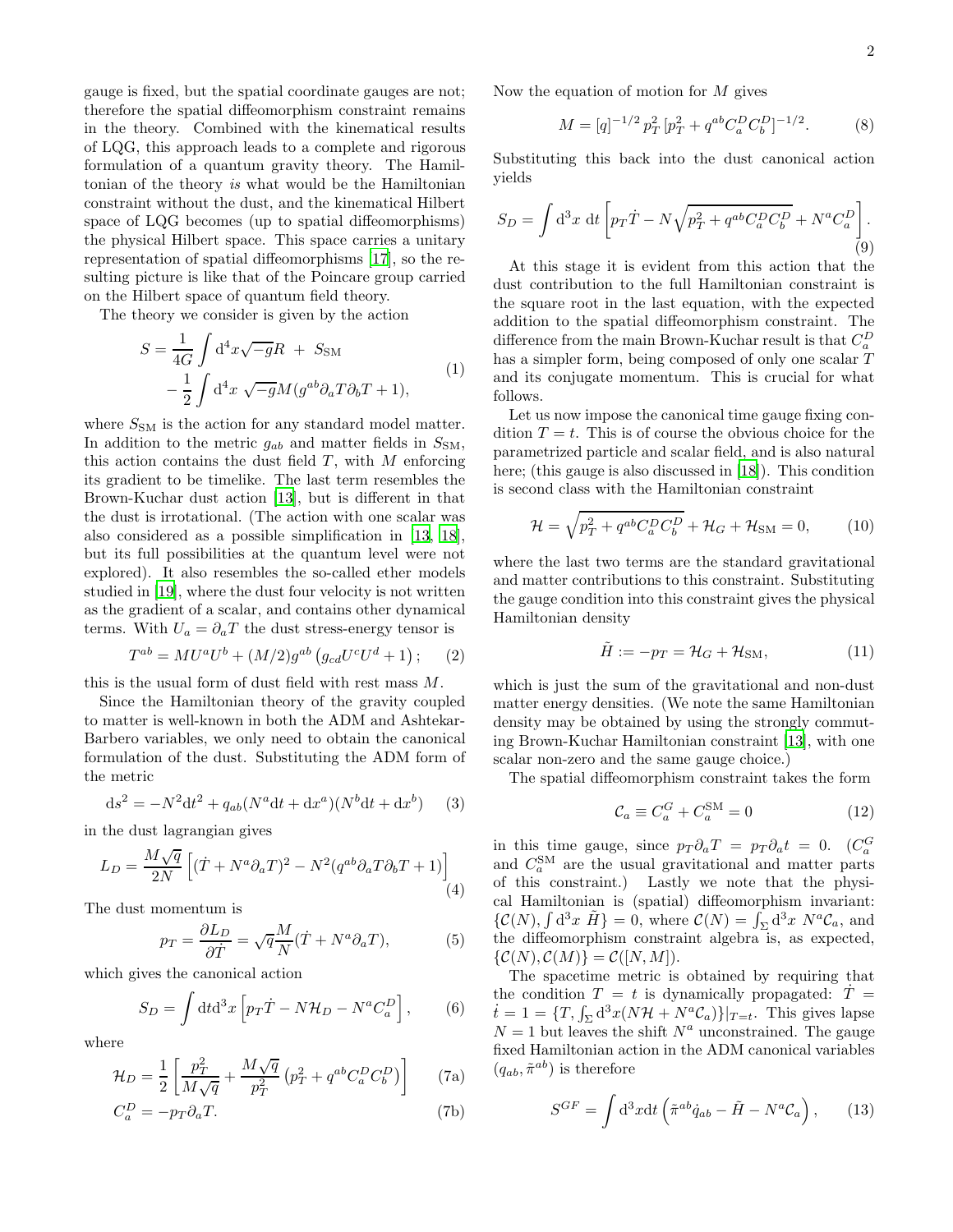and *time reparametrization is no longer a gauge symmetry*. The theory formally resembles a Yang-Mills gauge theory, but with the Gauss law replaced by the spatial diffeomorphism constraint. Furthermore the physical Hamiltonian  $\hat{H}$  is not a square root, a fact that removes a fundamental hurdle for quantization. The term  $\mathcal{H}_G$ in  $\hat{H}$  [\(11\)](#page-1-0) may be written in either the ADM or in the triad-connection variables. We will consider the latter where there exists a well developed kinematical quanti-zation [\[17](#page-4-17)] leading to the space  $\mathcal{H}_{\text{diff}}$  of diffeomorphism invariant states. With our framework *this carries over unaltered, but becomes the physical quantization.*

In the triad-connection variables the canonical phase variables are the pair  $(A_a^i, E_i^a)$  where  $A_a^i = \Gamma_a^i(E) + \gamma K_a^i$ is an su(2) connection and  $E^{ai}$  is a vector density of weight one. They satisfy the Poisson bracket

$$
\{A_a^i, E_j^b\} = \delta_j^i \delta_b^a \delta(x, y). \tag{14}
$$

The gravitational part of the Hamiltonian [\(11\)](#page-1-0) is

$$
\mathcal{H}_G = \frac{\gamma^2}{2\sqrt{\det E}} E_i^a E_j^b \left( \epsilon^{ij}_{\ \ k} F_{ab}^k + 2(1 - \gamma^2) K_{[a}^i K_{b]}^j \right),\tag{15}
$$

withe the variables subject to the Gauss and spatial diffeomorphism constraints

$$
\mathcal{G}_i = \partial_a E_i^a + \epsilon^k_{\ ij} A_a^j E_k^a,\tag{16a}
$$

$$
C_a^G = E_i^b F_{ab}^i - A_a^i \mathcal{G}_i. \tag{16b}
$$

The phase space variables used for quantization are the holonomy  $U_{\gamma}(A) \equiv P \exp \int_{\gamma} A_a^i \tau^i dx^a$  and the flux  $K^i = \int_S E^{ai} \mathrm{d}\sigma_a$ , where the loop  $\gamma$  and surface S are embedded in a spatial slice, and  $\tau^i$  is a generator of the group. These variables satisfy the Poisson bracket

$$
\{U_{\gamma}, K^{i}\} = \int_{\gamma} \mathrm{d}s \int_{S} \mathrm{d}\sigma_{a} \dot{\gamma}^{a}(s) \delta^{3}(\gamma(s), S(\sigma)) \tau^{i} U_{\gamma} \quad (17)
$$

This algebra is quantized on the Hilbert space  $\mathcal{H}_{\text{kin}}$ spanned by the spin-networks states. The basis is labelled by three sets of quantum numbers: a graph embedded in a 3-manifold, by an assignment of spin labels on its edges, and by intertwiners on its vertices (which sew together the spins entering a vertex) [\[20\]](#page-4-20).

The main results of this kinematical quantization (also known as *polymer quantization*) are: (i) the representation is unique [\[21\]](#page-4-21) and background independent, (ii) the solutions to the Gauss law [\(16a\)](#page-2-0) form the subspace of  $\mathcal{H}_{\text{kin}}$  spanned by spin network with trivial intertwiners, (iii) implementation of the quantum (spatial) diffeomorphism constraint is well understood [\[17\]](#page-4-17), (iv) geometric area and volume operators are well defined on the resulting space  $\mathcal{H}_{\text{diff}}$  and have discrete spectra, and lastly (v) the Hamiltonian constraint can be also written as a well-defined operator on  $\mathcal{H}_{\text{diff}}$ .

The problem not solved in LQG is the determination of the physical Hilbert space and observables, a step which can only be completed by solving the quantum Hamiltonian constraint. *It is this final problem that is bypassed in our approach:* a complete formulation of a quantum theory of gravity results because (v) gives the physical Hamiltonian  $\mathcal{H}_G$  of the present theory. This step also resolves the square root obstacle in previous attempts to construct a deparametrized quantum gravity, which made the resulting formalism difficult to apply, even for homogeneous models with arbitrary matter fields.

There are two approaches for formulating the physical Hamiltonian  $\mathcal{H}_G$ . In its original form, it acts by adding particular edges to the graph of a spin-network basis state. In an alternative formulation, known as *algebraic* LQG [\[22](#page-4-22)],  $\hat{\mathcal{H}}_G$  leaves the graph unchanged, but modifies the other quantum numbers. This makes it technically easier for physical applications. It is this latter approach that we apply in our formulation.

To define the action of the Hamiltonian one first chooses a fixed graph  $\alpha$ . The choice includes (but is not restricted to) the triangular or cubic lattice. The operator itself has the form of the sum over the graph vertices  $\hat{H}^G = \sum_{v \in V(\alpha)} \hat{\mathcal{H}}_v^G$ , where  $\hat{\mathcal{H}}_v^G$  is composed of (*i*) the volume operator  $\hat{V}(v)$ ,  $(ii)$  the combination  $\hat{h}_e[\hat{h}_e^{-1}, \hat{V}]$ with holonomies  $\hat{h}_e$  along the adjacent edge, and  $(iii)$ the holonomies  $\hat{h}_{\square}(v)$  along the minimal closed loops in  $\alpha$ . The operators (i) and (ii) are diagonal and their prop-erties are well understood (see [\[23\]](#page-4-23) for  $\hat{V}$ ) whereas (*iii*) changes the spin labels on the edges composing the loop.

<span id="page-2-0"></span>We note that because we have a physical Hamiltonian which comes with a uniquely fixed lapse, there is no anomaly in the quantum theory, unlike the formulation in Ref. [\[22\]](#page-4-22). This is because now the commutator of the Hamiltonian with itself vanishes identically.

The coupling of matter and its polymer quantization are also well understood. The physical Hilbert space is extended by adding matter quantum numbers on the vertices and edges of graphs, depending on the type of matter. The form and the action of the quantum counterparts of the matter Hamiltonian (and matter part of the diffeomorphism constraint) is also explicitly known [\[20](#page-4-20)].

The low energy consequences of the theory can be probed by semiclassical states and observables. Here again the needed elements are at our disposal: the kinematical coherent states and diffeomorphism-invariant observables are available [\[20,](#page-4-20) [24\]](#page-4-24), and immediately become physical in our approach. Thus there is no need to utilize the partial observable formalism [\[25\]](#page-4-25).

The development presented here brings together three aspects: (i) natural time gauge fixing, (ii) simplification of the (physical) Hamiltonian by elimination of the square root, and  $(iii)$  the diffeomorphism-invariant framework of LQG. It is the unique combination of these elements which allows a completion of the gravity quantization program. Details of this approach are to appear in a forthcoming paper [\[26](#page-4-26)].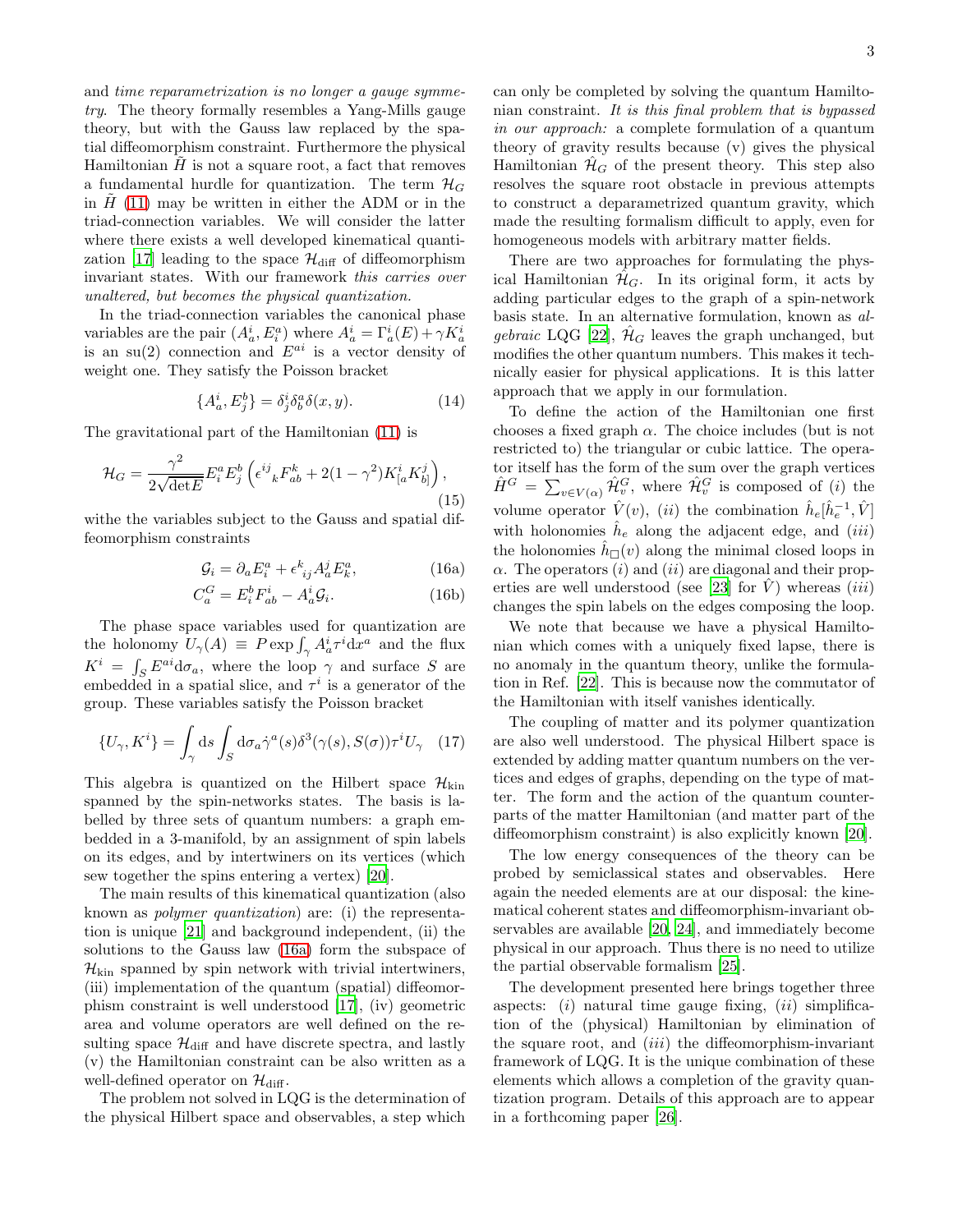4

This development has applications to a spectrum of problems that require a quantum theory of gravity. We discuss three possibilities: cosmology, gravitational collapse and Hawking radiation, and quantum field theory in curved spacetime. Details of the first have already appeared [\[27\]](#page-4-27), and the second is in preparation.

Cosmology: The simplest application is to homogeneous and isotropic models. These have been much studied in standard LQC, where a scalar field is used as a clock. This has significant limitations because it cannot be extended to arbitrary scalar field potential or to other types of matter. These issues are overcome in our approach, which in addition provides significant technical simplicity for both polymer and Schrodinger quantization.

For the isotropic flat model, described by the metric  $ds^{2} = -N^{2}(t)dt^{2} + a^{2}(t)(dx^{2} + dy^{2} + dz^{2}),$  the Hilbert space reduces to  $L^2(\mathbb{R}, d\mu_B)$ , where  $\mathbb R$  is the Bohr compactification of the real line. Its basis is provided by eigenstates  $|v\rangle$  where  $v \propto a^3$ . The diffeomorphism constraint vanishes identically and the Hamiltonian becomes

$$
\hat{\mathcal{H}}_G = -\frac{3\pi G}{8\alpha} \sqrt{|\hat{v}|} (\hat{\mathcal{N}} - \hat{\mathcal{N}}^{-1})^2 \sqrt{|\hat{v}|} + \frac{3\rho_c}{16\alpha} \Lambda |v|, \quad (18)
$$

where  $\hat{\mathcal{N}}|v\rangle = |v+1\rangle$  and  $\alpha \approx 1.35 \ell_{\rm Pl}^3$ ,  $\rho_c \approx 0.82 \rho_{\rm Pl}$  are constants. This Hamiltonian is essentially self-adjoint and its spectrum can be found analytically. Explicit unitary evolution provides a controllable way of studying the dynamics in *all* epochs; in particular the big bang singularity is replaced by a bounce. The analysis is readily extended for coupling to a scalar field or other matter, since polymer realizations of the matter Hamiltonians are available. Details of these results appear in [\[27](#page-4-27)].

For inhomogeneous cosmology, both for metric fluctuations about FRW or non-perturbative models such as Gowdy or cylindrical waves, our approach benefits from the existence of a (manageable) physical hamiltonian and a simple and anomaly free algebra of constraints. For cosmology the gauge invariant linear perturbation theory [\[28\]](#page-4-28) is directly applicable and technically manageable; it has the potential to provide an observational signature.

For nonperturbative models, the approach again provides a convenient starting point for the implementation of midi-superspace/hybrid quantization schemes [\[8,](#page-4-9) [10\]](#page-4-11). It has the potential to address directly the existing difficulties of these treatments, such as the problem of renormalizability in the inhomogeneous degrees of freedom.

Gravitational collapse and Hawking radiation: The classical problem is well understood in spherical symmetry with a minimally coupled scalar field [\[29\]](#page-4-29), where critical behaviour at the onset of black hole formation and a finely tuned violation of the cosmic censorship conjecture (CCC) are observed. This model is much richer than CHGS, which has only pure inflow and a black hole always forms, so there is no critical behaviour. Quantization of the model is important to study for at least

three reasons: (i) the expectation of singularity avoidance in quantum gravity must modify the CCC violating critical solution, (ii) the presence of both inflow and outflow can qualitatively affect Hawking radiation, and (iii) a unitary quantum theory would immediately solve the information loss problem.

Our approach provides two concrete models, one with dust only, and the other with dust and scalar field. Both are midi-superspace models which can investigated in either Ashtekar-Barbero or ADM variables using polymer quantization. The spatial metric is parametrized as  $ds^2 = \Lambda^2(r,t)dr^2 + R(r,t)^2d\Omega^2$ , and there is a radial diffeomorphism constraint and a physical Hamiltonian. The first model has one local degree of freedom and the second has two. At the quantum level the models are technically straightforward to write down, unlike the unmanageable non-local Hamiltonian without dust first discussed by Unruh [\[30\]](#page-4-30).

The quantum theory of the dust  $+$  scalar field in spherical symmetry is presently under study by the authors. There is already strong indication that a self-adjoint physical Hamiltonian is available, a feature intimately linked with resolving the information loss paradox.

Quantum field theory on curved spacetime Another expectation of a quantum theory of gravity is that it provides a low energy "emergent" quantum field theory on a curved background. In our framework this is accomplished by first choosing a *dynamical* semiclassical state of geometry  $|\psi(\tilde{q})\rangle_G$  peaked on a classical trajectory  $\tilde{q}$ that provides the desired background. (As we have noted, such states are available since we have solved the problem of time, and the Hilbert space is the physical one.) The state is then used to obtain an effective background dependent Hamiltonian

$$
\hat{\mathcal{H}}^{\text{eff}} = G \langle \psi(\tilde{g}) | \hat{\mathcal{H}}_G | \psi(\tilde{g}) \rangle_G \hat{I} + \hat{\mathcal{H}}_m(\tilde{g}). \tag{19}
$$

This Hamiltonian acts only on the matter Hilbert space, so this procedure yields a QFT on curved spacetime. Thus a given semiclassical state for the gravity sector provides an unambiguous matter vacuum obtained by finding the ground state of this effective Hamiltonian.

In contrast, the standard semiclassical approximation,  $G_{ab} = 8\pi \langle T_{ab} \rangle$ , requires first selecting a matter state (in Fock quantization) in which the stress-energy tensor expectation value is computed, and then solving this equation for the metric. This is the arena for the usual Hawking radiation calculation.

In summary, we have presented a complete and computationally accessible theory of quantum gravity, and outlined a wide range of applications, from cosmological models to gravitational collapse.

This work was supported by the Natural Science and Engineering Research Council of Canada.